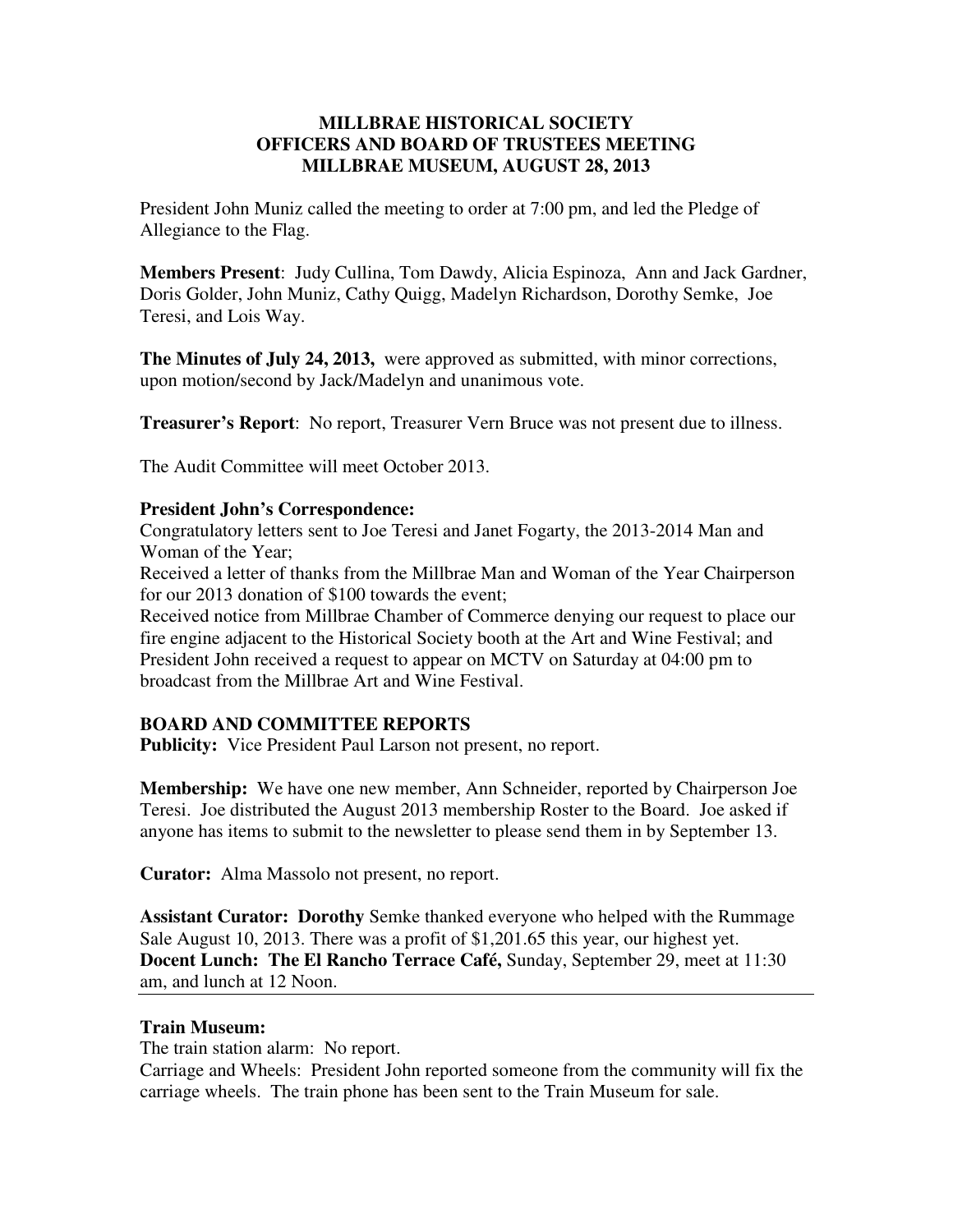**Sunshine:** Madelyn Richardson will send condolences to the Dominic Bregante family, and to the family of Walter Haag, one of our more supportive members. It was reported that Margaret Sterling broke her arm.

**Museum Facilitator**: Jack Gardner told the Board he replaced burnt out lights. The issue of the exterior painting of the museum is shelved until Spring 2014.

**Parliamentarian:** Mary Vella Treseler, not present. She however communicated with President John that she had a response from the SSF Wells Fargo Bank concerning the surrey on display in their lobby, and that SSF does have a plaque on it, and they (WF) are currently working on the indemnity agreement.

**Man/Woman of the Year:** Joe Teresi and Janet Fogarty have been selected for the 2013-2014 year. Both are members of the Historical Society, and we are very proud of them. Congratulations are in order

**Historian Tom Dawdy** has been collecting the menu's of our oldest restaurants. He had an old brochure of SHOP MILLBRAE to show us. Tom told us that Clay Priola brought him a hard-bound book he borrowed from the grand opening of the SFO International Airport terminal. He asked approval to order a book for the Museum, if there is not already a copy of it in house.

**Antique Photos:** He has a couple leads, from talking to a past sports writer, that he knows where the film is stored of the historic Baseball game between Mills High School and Capuchino High School in 1963. The film has been transferred to DVD for easier viewing. Also, it was related that Molly Figone may have movies of times when the kids were younger. More: Tom received a call from Joan Jeffries (Fagnani) and she may have some pictures, too.

## **UNFINISHED/NEW BUSINESS**

**Book Sale:** One book sold this past month.

The **2013 Field Trip:** Friday, September 13, 2013, to the Niles Essanay Silent Film Museum. Meet at museum at 8:45 a.m. to carpool to Fremont. Visit includes a tour of the town of Niles and a no-host lunch at a local restaurant. Remember this date!

**Friday night at the Movies:** Due to the failure of the old projector, President John reported he purchased a new Panasonic Full HD projector and an upgraded sound system to provide our movie patrons with a more pleasurable viewing experience. "Showboat" was viewed August 16; "Singing in the Rain" is set for September 20; and "Gigi" will be shown October 18.

**2013 Millbrae Lions Car Show -** August 18, was, according to President John and all who attended, wonderful and the Best One yet. Our fire engine won the award for Best Antique Vehicle.